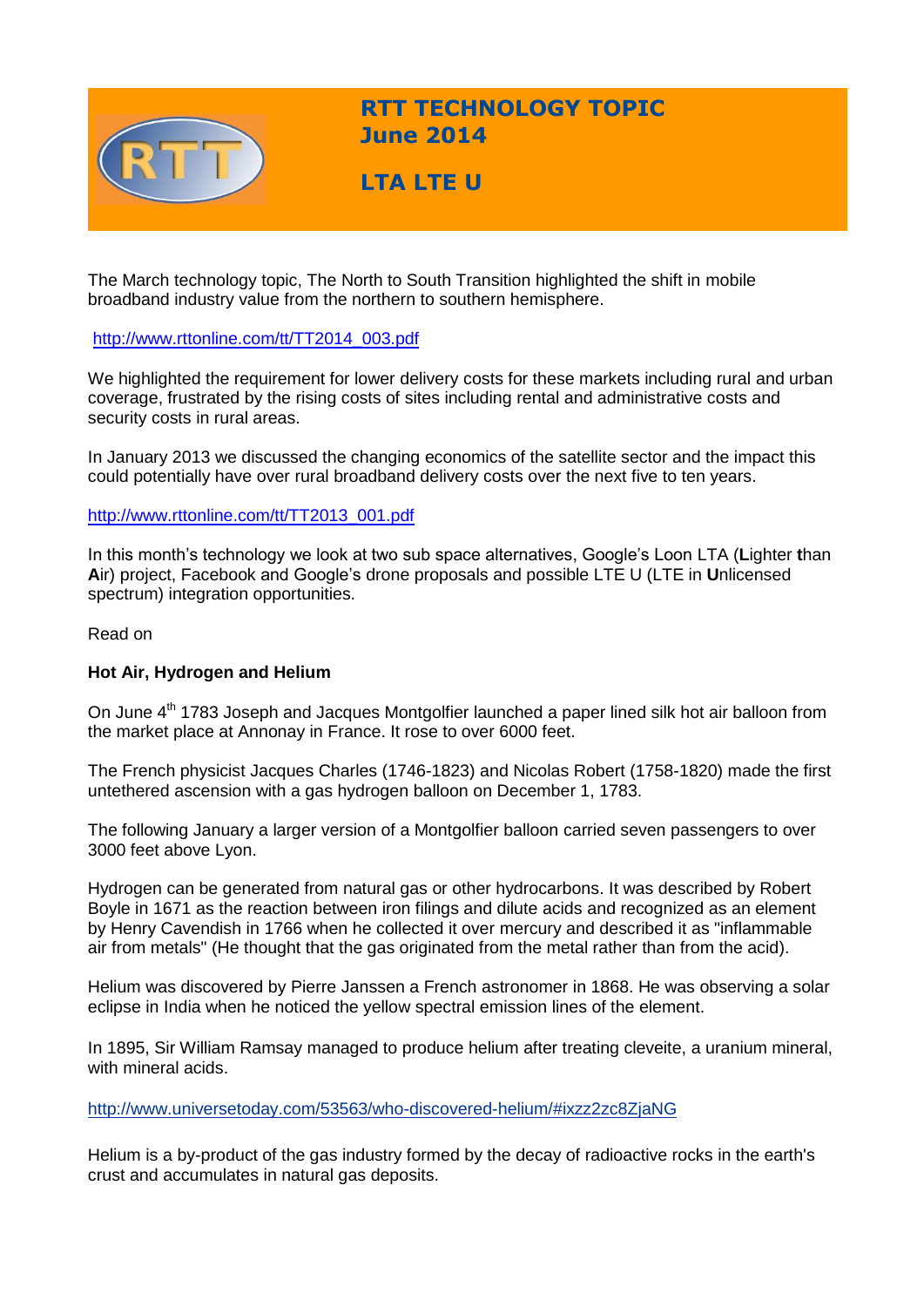<http://www.bbc.co.uk/news/magazine-24903034>

Hydrogen was used with mixed success in air ships. The crash of the R101 in October 1929 recorded in real time radio transmissions effectively put an end to its potential use by commercial airlines.

[http://www.bedfordshire.gov.uk/CommunityAndLiving/ArchivesAndRecordOffice/CommunityArchiv](http://www.bedfordshire.gov.uk/CommunityAndLiving/ArchivesAndRecordOffice/CommunityArchives/Shortstown/CausesOfTheR101Disaster.aspx) [es/Shortstown/CausesOfTheR101Disaster.aspx](http://www.bedfordshire.gov.uk/CommunityAndLiving/ArchivesAndRecordOffice/CommunityArchives/Shortstown/CausesOfTheR101Disaster.aspx)

Hydrogen is the lightest element on earth, helium is the second lightest.

Helium however has the significant advantage of not being flammable.

On 24<sup>th</sup> October 2012 Felix Baumgartner flew in a helium balloon to 24 miles (39 kilometres) and jumped out to break the sound barrier in a free fall descent. <https://www.facebook.com/FelixBaumgartner>

Hot air, hydrogen and helium are all possible choices for producing flying base stations but helium is the safest and most effective.

### **The Google Loon Project – High on helium?**

<http://www.google.com/loon/how/>

The concept of the Google Loon project is to launch helium balloons into the stratosphere at around 20 miles (100,000 feet). The height of the balloons can be altered by pumping air in or out of the balloons to change their density. As their altitude changes they catch different wind currents and can therefore be positioned to provide coverage as and where and when required.

The balloons take about 22 days to fly around the world typically blown at wind speeds of the order of 100 miles per hour and should be able to stay up for 100 days.

Each balloon has solar panels to run the RF transceiver, the air pump and a heater to stop the electronics freezing. The present stated position is that the air interface will be 2.4 and or 5 GHz Wi Fi though they could feasibly use 5 GHz LTE U. The LTE option would have the advantage of providing more closely controlled air to ground interference.

The images and graphics from the Google Loon web site show what a Loon balloon looks like and how coverage might be provided between the north and south 48<sup>th</sup> parallel.

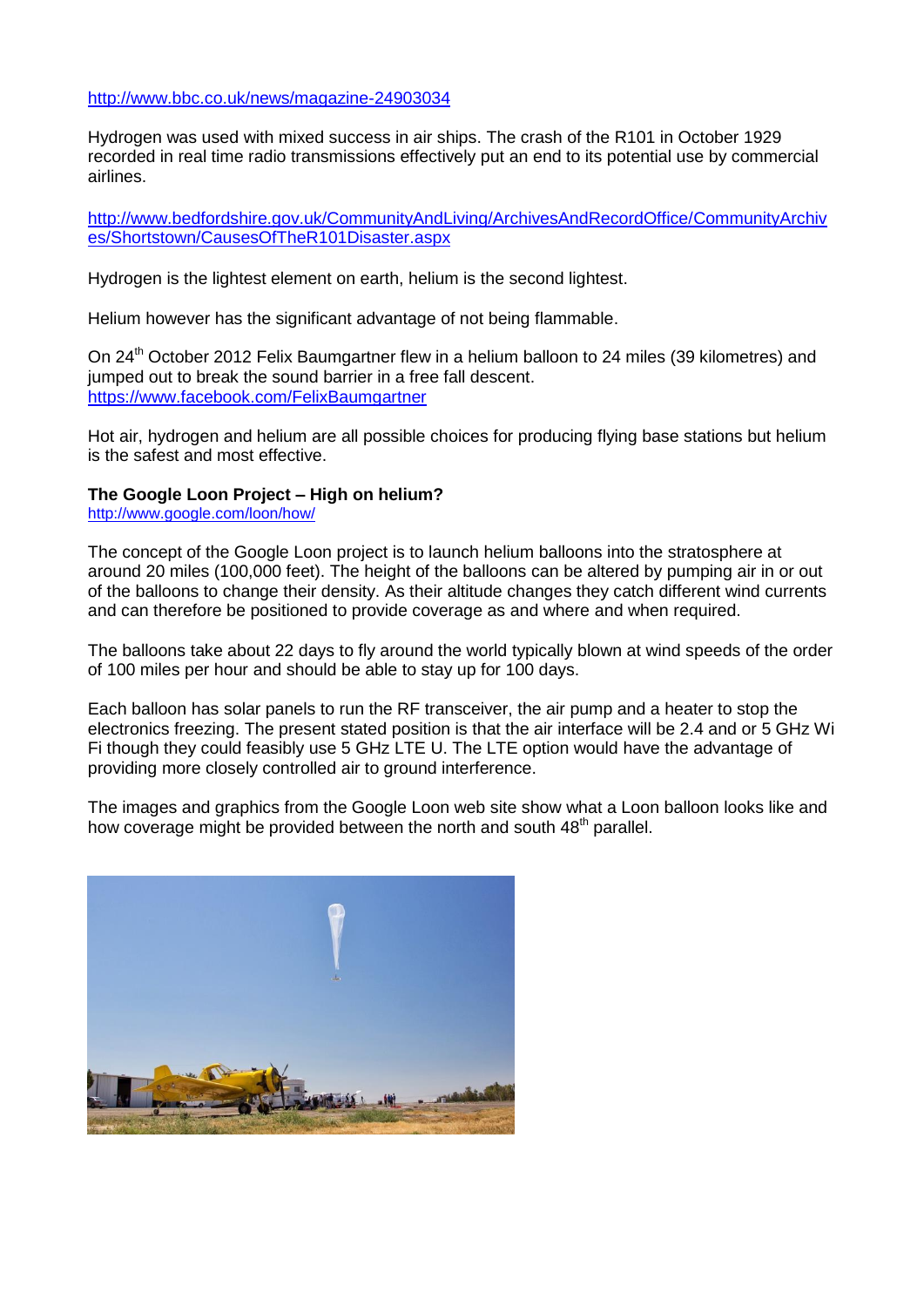48th parallel north 48th parallel south

Helium balloons could of course be used at other heights.

This could include the troposphere up to 36000 feet using the jet streams that are generally moving west to east in the northern hemisphere and east to west in the southern hemisphere at up to 200 miles per hour.

Civil Aviation authorities would however need to be reassured about how relatively low speed balloons could coexist with higher speed aircraft flying at a similar altitude. It would be disturbing to fly an aeroplane through a forest of giant slow moving condoms. A regime similar to the present regulatory control of weather balloons would probably be less than adequate.

#### <http://ukhas.org.uk/guides:faq>

Higher altitudes above the stratosphere include the mesosphere at up to 150,000 feet (28 miles), the thermosphere at above 50 miles and the exosphere, the boundary with space, at 300 miles.

The highest a gas balloon has flown to date is around 170,000 feet (32 miles) so thermospheric and exospheric altitude options are not presently feasible (and probably never will be).

By comparison the orbital height of an Iridium satellite is 485 miles. Iridium satellites travel at 17000 miles per hour in north to south polar 100 minute orbits. They are therefore different to balloons but share some of the same economic dynamics.

For example, the present generation Iridium satellites have lasted longer than expected with a lifetime of well over twice the design expectation. Both present and 'next' generation Iridium satellites successfully amortise delivery costs with other payloads including sensing systems.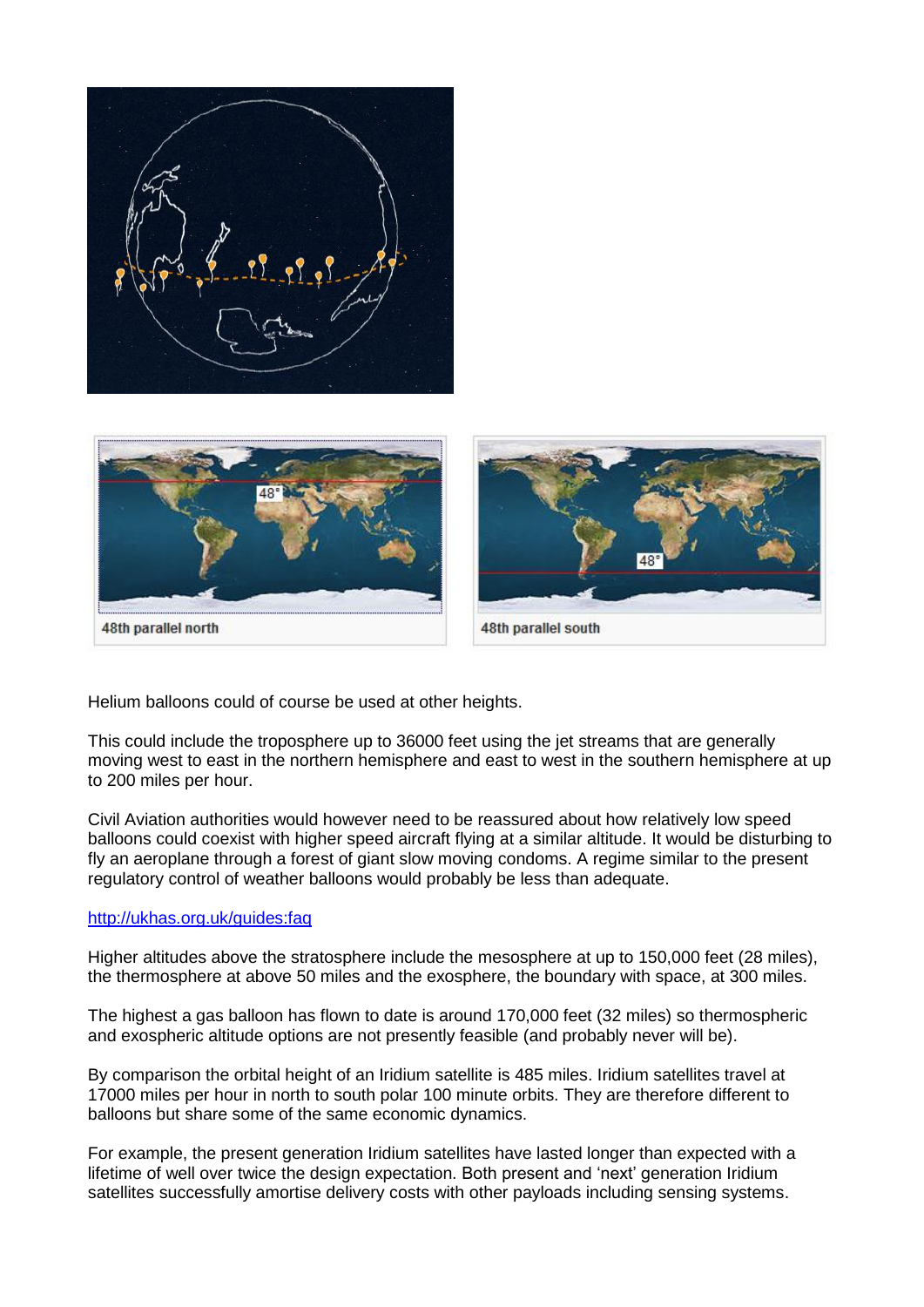The delivery economics of Project Loon will be similarly dependent on developing envelope materials that are sufficiently robust and resistant to damage including UV radiation in order to extend the flight time beyond present expectations, achieving further improvements in solar panel efficiency and developing high value hosted pay loads to offset launch and flight and system costs.

Helium is a finite resource and one of the few elements that escapes gravity and leaks away into space. Resources are being depleted by its use in party balloons. (Party spoiler alert).

It is used in the electronics industry in the manufacture of silicon wafers, for superconductors and by deep sea divers. It will become more costly over time.

For real time updates on the Google project go to

#### <https://plus.google.com/+ProjectLoon/posts>

#### **Facebook Internet.org and the drone option – how high is the sky?** <http://internet.org/>

Facebook have a similar low cost internet access initiative to Google though are studying the use of drone technology rather than balloons.

These are quasi stationary platforms (they go round in circles) flying at 65,000 feet to provide a city sized coverage footprint with medium population density. This is close to the lowest altitude for unregulated air space with relatively stable weather conditions most but not all of the time (thunderclouds can reach 60,000 feet). Future generation solar powered high altitude drones could stay on station for months or potentially years with their location precisely controlled.

The communication system could be a conventional microwave transceiver or free space optics (more power efficient but susceptible to weather fading). [https://fbcdn-dragon-a.akamaihd.net/hphotos-ak-ash3/t39.2365-](https://fbcdn-dragon-a.akamaihd.net/hphotos-ak-ash3/t39.2365-6/851574_611544752265540_1262758947_n.pdf) [6/851574\\_611544752265540\\_1262758947\\_n.pdf](https://fbcdn-dragon-a.akamaihd.net/hphotos-ak-ash3/t39.2365-6/851574_611544752265540_1262758947_n.pdf)

## **The lessons from the R101… whatever the weather?**

Project Loon and the Facebook Internet project are admirable, exciting and potentially feasible options for delivering low cost internet access. It is of course not an either or choice and would be more convincing if the two options were integrated together rather than being separately promoted. Google's recent acquisition of drone maker Titan Aerospace suggests this might now happen. [http://titanaerospace.com/.](http://titanaerospace.com/) A new generation of airships also suggest that alternative delivery platforms might become available. [http://steffanlewis.com/blog/worlds-longest-aircraft-the](http://steffanlewis.com/blog/worlds-longest-aircraft-the-airlander-hav304-airship/)[airlander-hav304-airship/](http://steffanlewis.com/blog/worlds-longest-aircraft-the-airlander-hav304-airship/)

But a final word of caution – the R101 disaster was caused by an unexpectedly severe rain storm over France which caused a fabric failure at the front end of the air ship. The weather and the resulting accident invalidated the economic business model for the commercial airship industry.

Eighty years later we are able to forecast the weather with greater accuracy and foresight but wind and rain and thunderstorms and typhoons and hurricanes are elements that remain outside of our control.

This is of course a definable risk statistically (ITU rain fading statistics for microwave links provide a starting point) but weather costs need to be fully factored in to Google's and Facebook's delivery cost calculations.

And best to avoid France when it's raining.